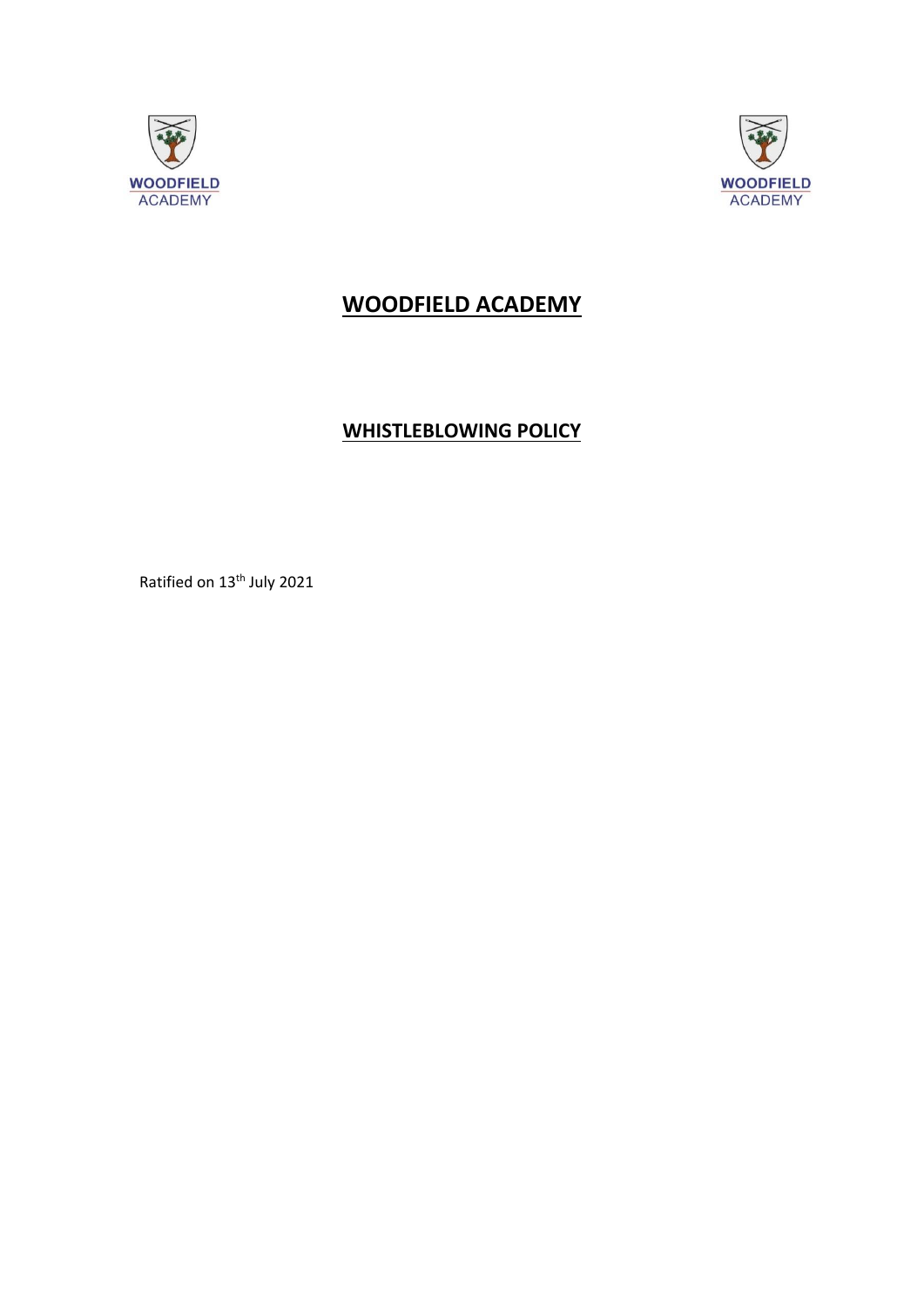The term' Governing Body' will also include Board of Trustees or board of Directors.

The term 'Head Teacher' will also include Head of School, Executive Head Teacher/Principal or Principal.

## **Contents**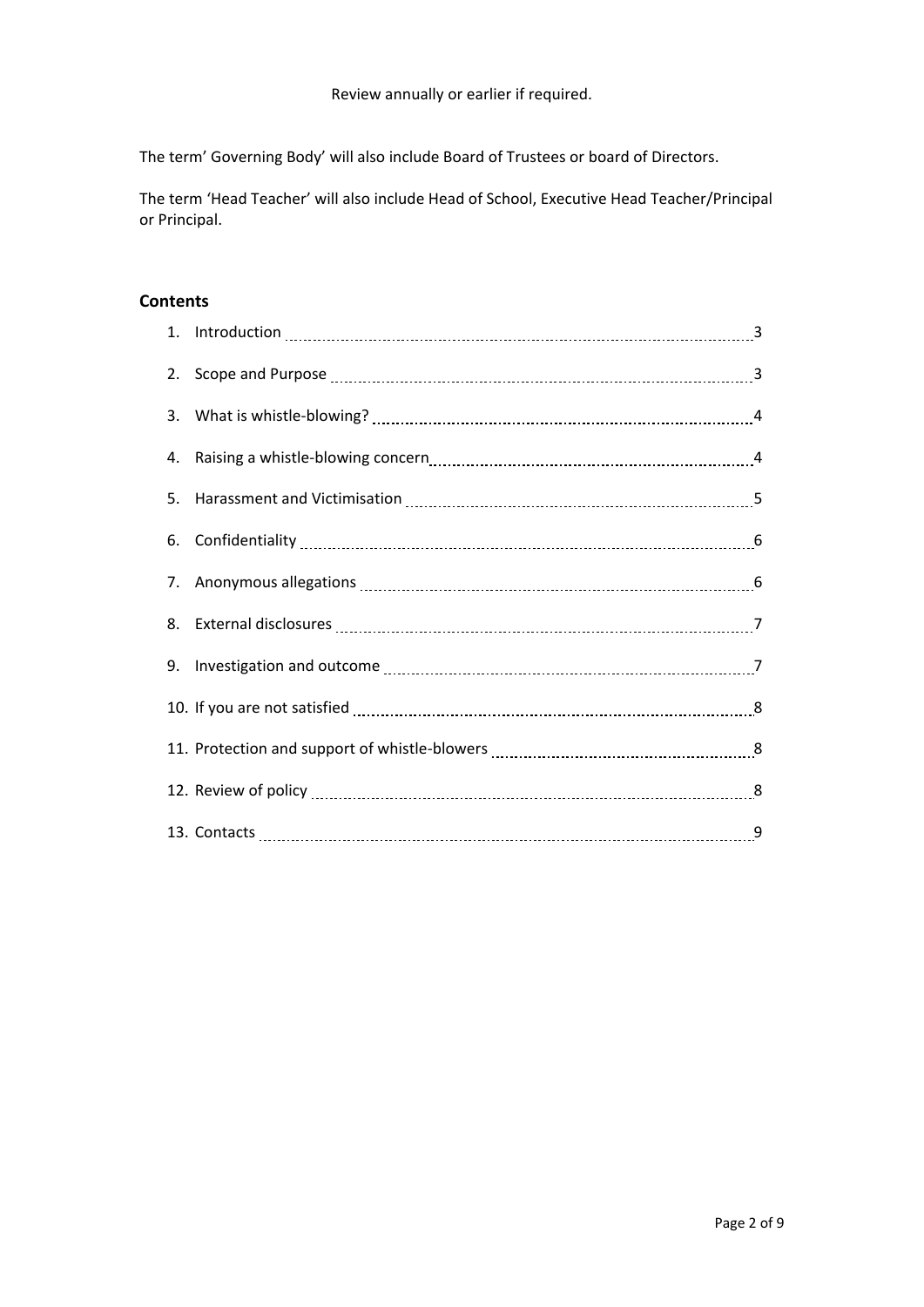#### **1. Introduction**

- 1.1 The Governing Body at Woodfield Academy are committed to the highest possible standards of honesty and integrity, and we expect all staff to maintain these standards in accordance with our Code of Conduct. This policy does not form part of any employee's contract of employment and it may be amended at any time.
- 1.2 The Governing Body is responsible for ensuring the operation of this policy with regard to matters relating to the school. The Governing Body will work in partnership with the Academy in dealing with concerns about malpractice and will jointly act to investigate them where appropriate.
- 1.3 All organisations face the risk of things going wrong from time to time, or of (unknowingly) harbouring illegal or unethical conduct. A culture of openness, transparency and accountability is essential in order to prevent such situations occurring or to address them when they do occur.
- 1.4 Employees are often the first to realise that there may be something wrong within the operations of the Academy. However, they may not express their concerns because they feel that speaking up would be disloyal to their colleagues or the Academy. They may also fear harassment or victimisation. There may be cases where there is just a *suspicion* of malpractice.
- 1.5 Workers should be watchful for illegal or unethical conduct and report anything of that nature that they become aware of. (See 3.2)
- 1.6 The procedure aims to outline protocol for such circumstances of disclosure and applies to anyone working for or on behalf of the school to include employed staff, including the Head Teacher. It also applies to agency staff, trainee teachers, casual staff, governors, contractors and their staff and other individuals providing services / support to the Academy and to volunteers to the school (collectively referred to as employees in this policy).
- 1.7 The whistleblowing policy is intended to encourage and enable employees, to raise concerns within the Academy rather than overlooking the problem.
- 1.8 The procedures contained in this policy are in addition to the complaints process and any other statutory reporting procedure that applies.
- 1.9 It should be recognised that public disclosure may be justified at some point but this should not happen before the Academy has had the opportunity to investigate the concern. Premature or unnecessary publicity may damage the Academy's reputation, impede proper investigations or be harmful to individuals.

#### **2. Scope and purpose**

- 2.1 The aims of this policy are:
	- (a) To encourage staff to report suspected wrongdoing as soon as possible, in the knowledge that their concerns will be taken seriously and investigated as appropriate, and that their confidentiality will be respected.
	- (b) To provide staff with guidance on how to raise concerns.

To reassure staff that they should be able to raise genuine concerns without fear of reprisals, even if they turn out to be mistaken.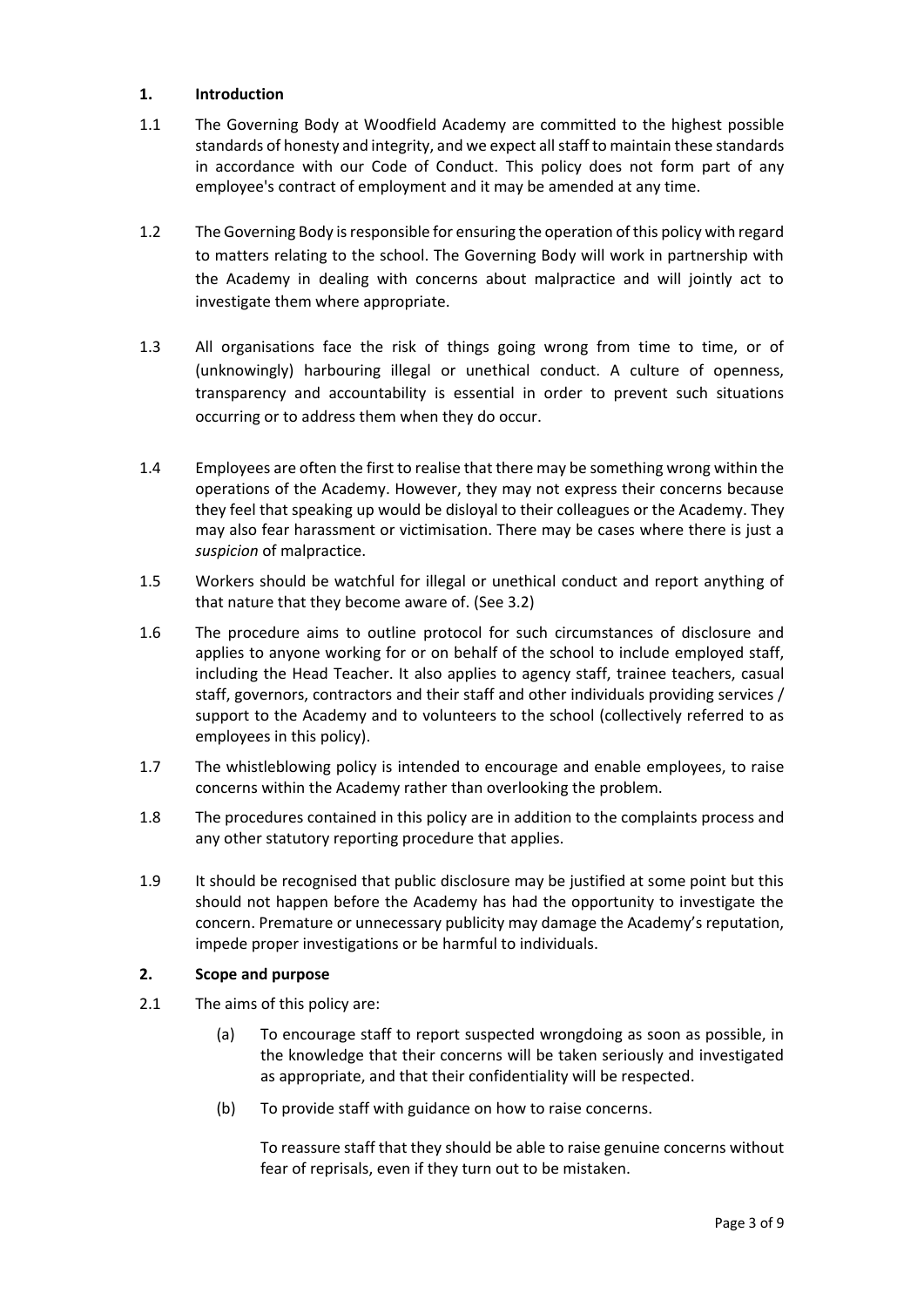#### **3. What is whistleblowing?**

- 3.1 Whistleblowing is the disclosure of information which relates to suspected wrongdoing or dangers at work. The law provides protection for workers who raise legitimate concerns about specified matters or "qualifying disclosures". A qualifying disclosure is one made in the public interest by a worker who has a reasonable belief that wrongdoing or dangers at work has occurred.
- 3.2 Types of disclosure
	- (a) Criminal activity;
	- (b) Miscarriages of justice;
	- (c) Danger to health and safety;
	- (d) Damage to the environment;
	- (e) Failure to comply with any legal or professional obligation or regulatory requirements;
	- (f) Bribery;
	- (g) Financial fraud or mismanagement;
	- (h) Negligence;
	- (i) Breach of our internal policies and procedures (including our Code of Conduct);
	- (j) Conduct likely to damage our reputation;
	- (k) Unauthorised disclosure of confidential information;
	- (l) Sexual, physical or financial abuse of students;
	- (m) Other unethical behaviour;
	- (n) The deliberate concealment of any of the above matters.
- 3.3 A whistle-blower is a person who raises a genuine concern relating to any of the above. If you have any genuine concerns related to suspected wrongdoing or danger affecting any of our activities (a whistle-blowing concern) you should report it under the terms of this policy.
- 3.4 This policy should not be used for complaints relating to your own personal circumstances, such as the way you have been treated at work.
- 3.5 If you are uncertain whether something is within the scope of this policy you should seek advice from a member of the Academy's leadership team.

#### **4. Raising a whistle-blowing concern**

- 4.1 If possible, you should approach your line manager, provided the concern is not linked to him / her. It is preferable for concerns to be raised in writing and where this is the case, the following details are requested. If you feel it is a minor matter that can be resolved quickly and effectively, please do so but be aware that you may be requested to put the concern in writing.
- 4.2 The following information is requested;
	- Background information and history including details as to why you are concerned
	- Whether the issue has already been reported to management and the outcome of this.
	- Whether you wish your name to remain confidential.
	- Whether you want feedback.
	- The names and jobs of any other employees who may support your claim.

Should you wish to obtain independent advice in relation to a potential whistleblowing report then Public Concern at Work operate a confidential helpline 0207 404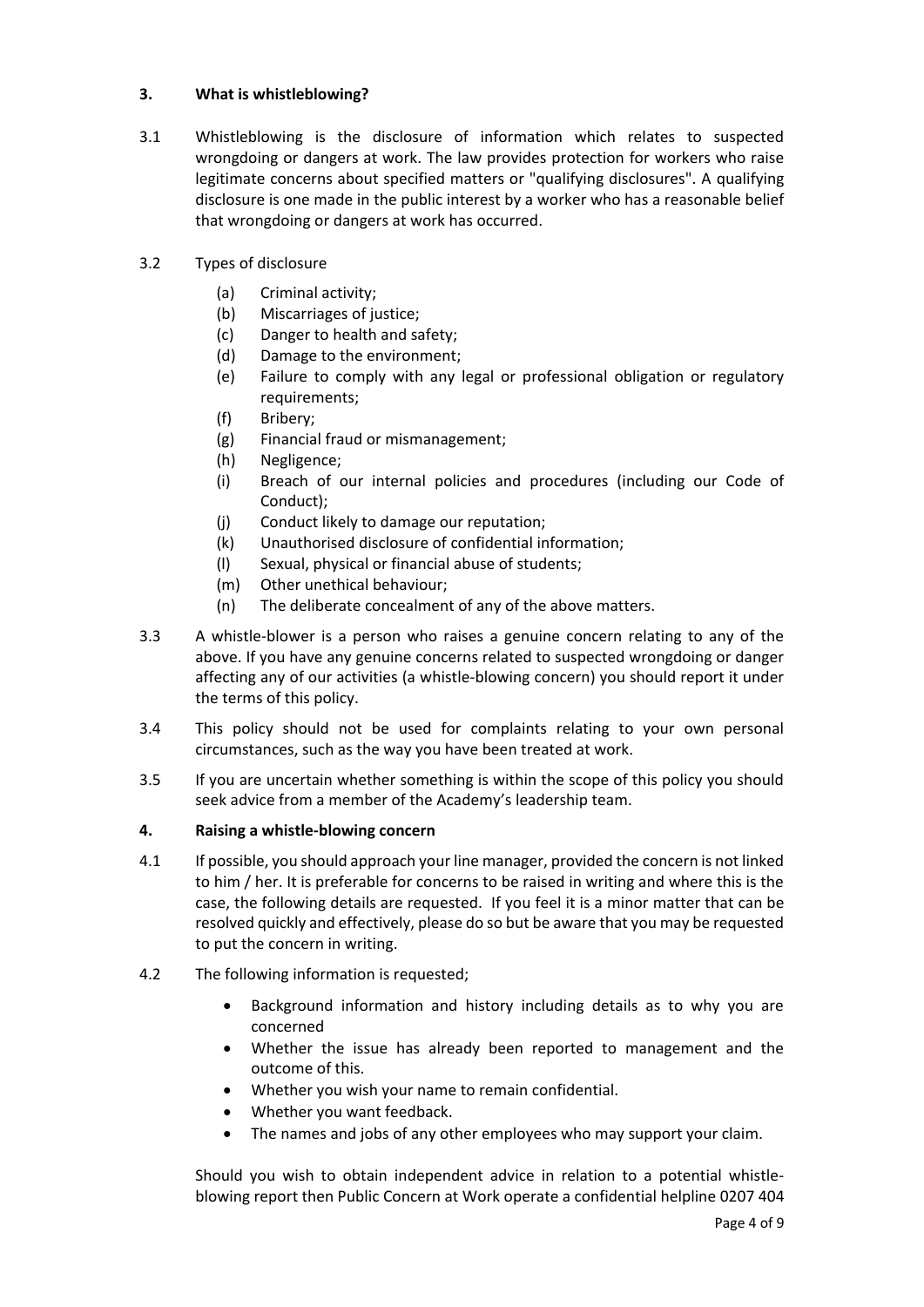6609. Further advice and guidance can also be found on their website at [www.pcaw.co.uk](http://www.pcaw.co.uk/)

- 4.3 Where the matter is more serious, or you feel that your line manager has not addressed your concern, or you prefer not to raise it with them for any reason, or they are the subject of the complaint, then you can raise the matter with:
	- (a) Headteacher Mr Neil Straw This is the member of the senior team who is responsible for managing whistle-blowing report.
	- (b) The Chair of the Board of Directors.
- 4.4 Contact details are set out at the end of this policy.
- 4.5 You may ask your Trade Union or professional association to raise a matter on your behalf or advise you on how to articulate the case yourself. In this case, if you wish, you can remain anonymous when the concern is raised, but you may have to be involved personally if the matter goes further. You may also have your Trade Union, professional associate or a friend at any meeting or interview.
- 4.6 Your companion must respect the confidentiality of your disclosure and any subsequent investigation.

#### **5. Harassment or Victimisation**

- 5.1 A person may be put off raising a concern because they are worried about reprisals. If you raise a concern in good faith and genuinely believe it to be well founded, you should have nothing to fear. You will be doing your duty to the Academy and to the public. The Academy will not tolerate any harassment or victimisation (including covert pressure) and will do all it can to protect the individual.
- 5.2 You will not be penalised in any way, where you make an allegation in good faith but it is not confirmed after it has been investigated. A concern that is raised frivolously, maliciously or for personal gain may result in disciplinary action.
- 5.3 An instruction to cover up wrong-doing is in itself a disciplinary matter. If told not to raise or pursue any concerns, even by a person in authority, you should not agree to remain silent. You should report the matter in accordance with this policy.

#### **6. Confidentiality**

- 6.1 We hope that staff will feel able to voice whistle-blowing concerns openly under this policy. However, if you want to raise your concern confidentially, we will make every effort to keep your identity secret. If it is necessary for anyone investigating your concern to know your identity, we will discuss this with you. This cannot, however, be guaranteed as there are certain circumstances where the name of the whistle-blower may be made known. For example:
	- The report is found to be clearly false or malicious, or
	- Disclosure is ordered by the courts.
	- A formal statement is required as part of a police investigation.
- 6.2 We do not encourage staff to make disclosures anonymously. Proper investigation may be more difficult or impossible if we cannot obtain further information from you. It is also more difficult to establish whether any allegations are credible. Whistleblowers who are concerned about possible reprisals if their identity is revealed should come forward to one of the other contact points listed in section 13 and appropriate measures can then be taken to preserve confidentiality. If you are in any doubt you can seek advice from Public Concern at Work, the independent whistle-blowing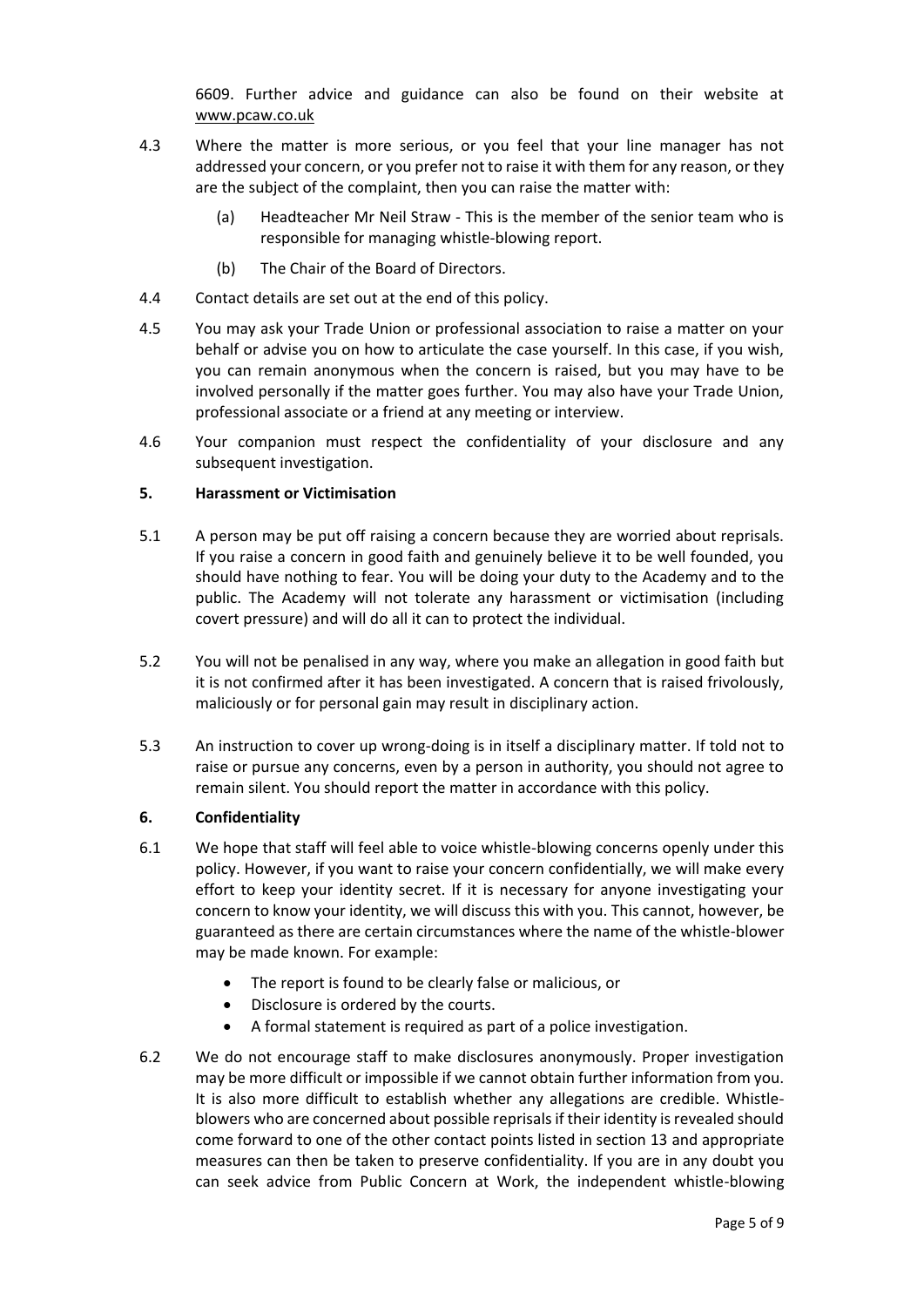charity, who offers a confidential helpline. Their contact details are given at the end of this policy.

- 6.3 Where we receive anonymous complaints we will make a determination about whether to investigate based on:
	- (a) the seriousness of the issue raised
	- (b) the credibility of the concern; and
	- (c) the likelihood of confirming the allegation from other sources.
- 6.4 We will keep a central record of disclosures made under the whistle-blowing policy.

#### **7. Anonymous Allegations**

- 7.1 This policy encourages you to put your name to your allegation wherever possible and actively discourages anonymous reports. Concerns expressed anonymously are much less powerful but will be considered at the discretion of the school.
- 7.2 In exercising the discretion the factors to be taken into account would include:
	- The seriousness of the issues raised.
	- The credibility of the concern, and
	- The likelihood of confirming the allegation from attributable sources.
- 7.3 Anonymous reports also raise a specific problem with regard to the legal requirement that personal data should only be collected fairly.
- 7.4 In addition, people making anonymous reports are not covered by the safeguards put in place to protect named whistle-blowers.

#### **8. External disclosures**

- 8.1 The aim of this policy is to provide an internal mechanism for reporting, investigating and remedying any wrong-doing in the workplace. In most cases you should not find it necessary to alert anyone externally.
- 8.2 The law recognises that in some circumstances it may be appropriate for you to report your concerns to an external body such as a regulator. It will very rarely if ever be appropriate to alert the media. We strongly encourage you to seek advice before reporting a concern to anyone external. Public Concern at Work holds a list of prescribed regulators for reporting certain types of concern. Their contact details are at the end of this policy.
- 8.3 Whistle-blowing concerns usually relate to the conduct of our staff, but they may sometimes relate to the actions of a third party, such as a contractor, supplier or service provider. The law allows you to raise a concern with a third party, where you reasonably believe it relates mainly to their actions or something that is legally their responsibility. However, we encourage you to report such concerns internally first. You should contact your line manager or one of the other individuals set out in paragraph 3.2 for guidance.

#### **9. Investigation and outcome**

- 9.1 If is preferable for concerns to be raised in writing and where this is the case the following details are requested, see 4.2.
- 9.2 Once you have raised a concern, we will carry out an initial assessment to determine the scope of any investigation. We will inform you of the outcome of our assessment and how we propose to deal with the matter. An initial appointment will be set; you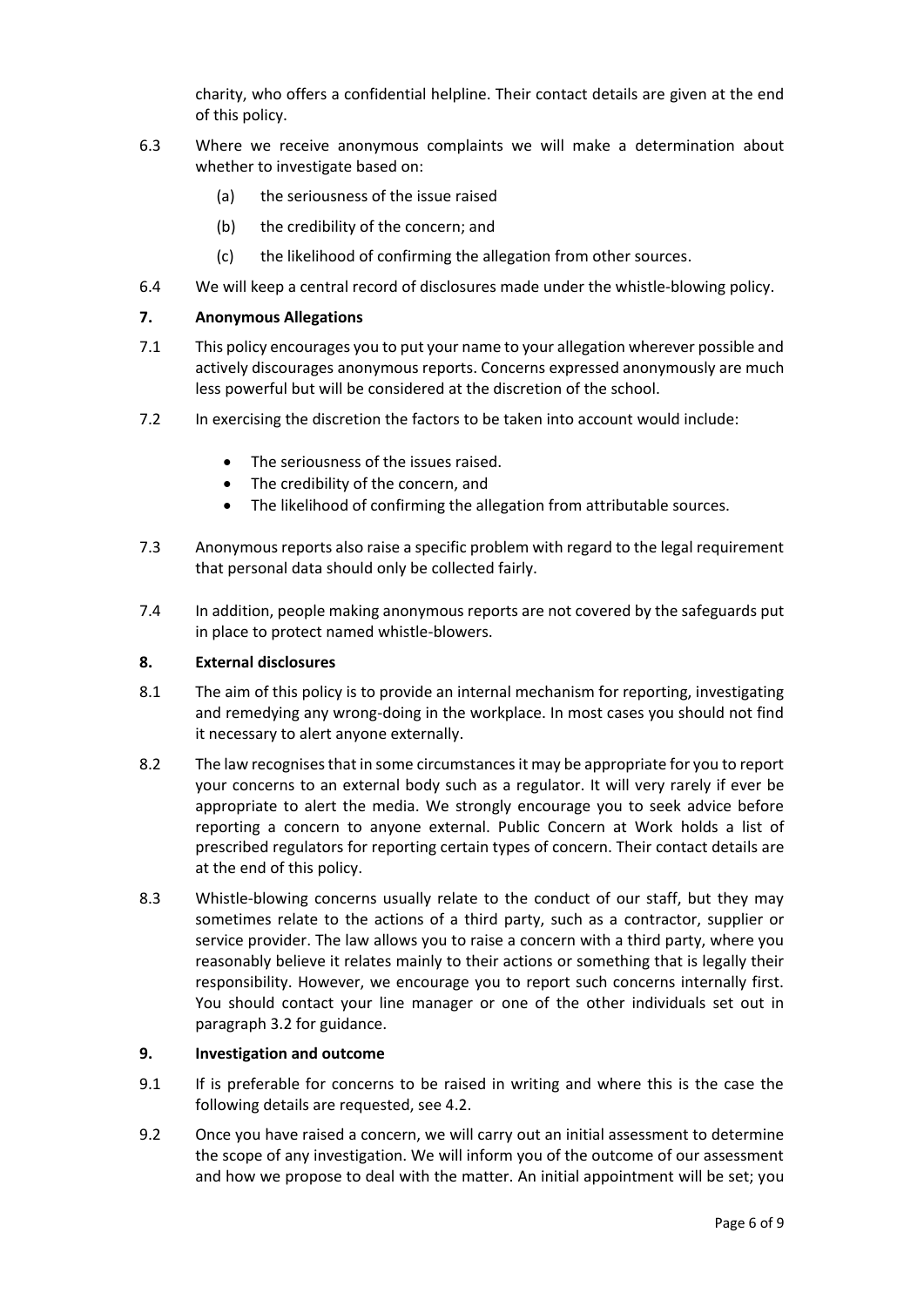may be required to attend additional meetings in order to provide further information.

- 9.3 In some cases we may appoint an investigator or team of investigators including staff with relevant experience of investigations or specialist knowledge of the subject matter. The investigator(s) will collate findings on the matter and may make recommendations for change to enable us to minimise the risk of future wrongdoing. This will be sent to the Head Teacher and/or Governing Body for action.
- 9.4 We will aim to keep you informed of the progress of the investigation, its likely timescale and outcome. However, sometimes the need for confidentiality may prevent us giving you specific details of the investigation or any disciplinary action taken as a result. You should treat any information about the investigation as confidential.
- 9.5 The overriding principle will be the public interest. If this first testing stage shows that the concern should be followed, there will either be a special examination or another procedure will be used, if appropriate. Examples of special procedures are the discipline procedure, the harassment procedure or child protection procedure. It may be necessary to involve other agencies, e.g. the police or external auditors. Any urgent action will be taken before the investigation starts. It may be possible of course, to sort out the concern without a detailed investigation.
- 9.6 If we conclude that a whistle blower has made false allegations maliciously, or with a view to personal gain, the whistle-blower may be subject to disciplinary action.
- 9.7 While we cannot always guarantee the outcome you are seeking, we will try to deal with your concern fairly and in an appropriate way. By using this policy you can help us to achieve this.
- 9.8 We will comply with GDPR requirements in terms of any records made and kept.
- 9.9 Whilst it is possible to keep the name of a whistle-blower confidential, it is not always possible to prevent others from trying, often successfully, to work the source of the report. This may lead to speculation and an unpleasant atmosphere that could have been avoided by making an open disclosure.

#### **10. If you are not satisfied with the outcome**

10.1 This procedure is meant to give everyone an effective way to raise a concern and if possible, to resolve it internally. However, if you are still unhappy after using the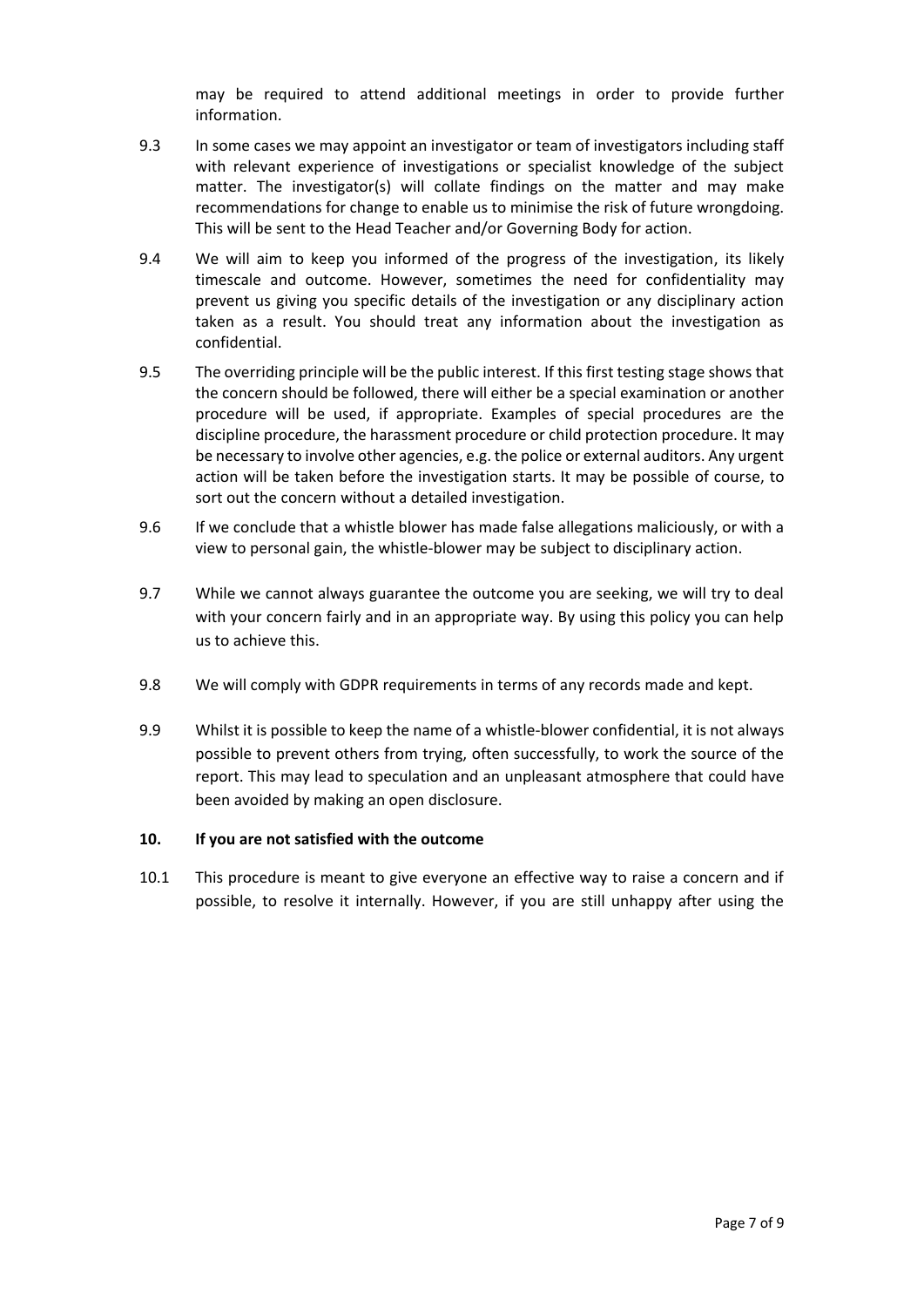procedure and getting a final response, you are entitled to consider taking your concern to any of the organisations below.

- The school's external auditors.
- Your Trade Union / Professional Association.
- A Citizen's Advice Bureau.
- A relevant professional or regulatory body e.g. The TDA.
- A relevant voluntary organisation.
- The police.
- 10.2 If you raise the matter outside of the organisation, you must also take into account the rules about disclosing confidential information (for employees, see Section 12 of the Code of Conduct).

#### **11. Protection and support for whistle-blowers.**

11.1 Staff must not suffer any detrimental treatment as a result of raising a genuine concern. Detrimental treatment includes dismissal, disciplinary action, threats or other unfavourable treatment connected with raising a concern. If you believe that you have suffered any such treatment, you should inform one of the contact people in paragraph 3.2 immediately. If the matter is not remedied you should raise it formally using our Grievance Procedure.

#### **12. Review of policy**

12.1 This policy is reviewed every year by Woodfield Academy in consultation with the Governing Body. The application and outcomes relating to this policy to ensure it is working effectively will be regularly maintained.